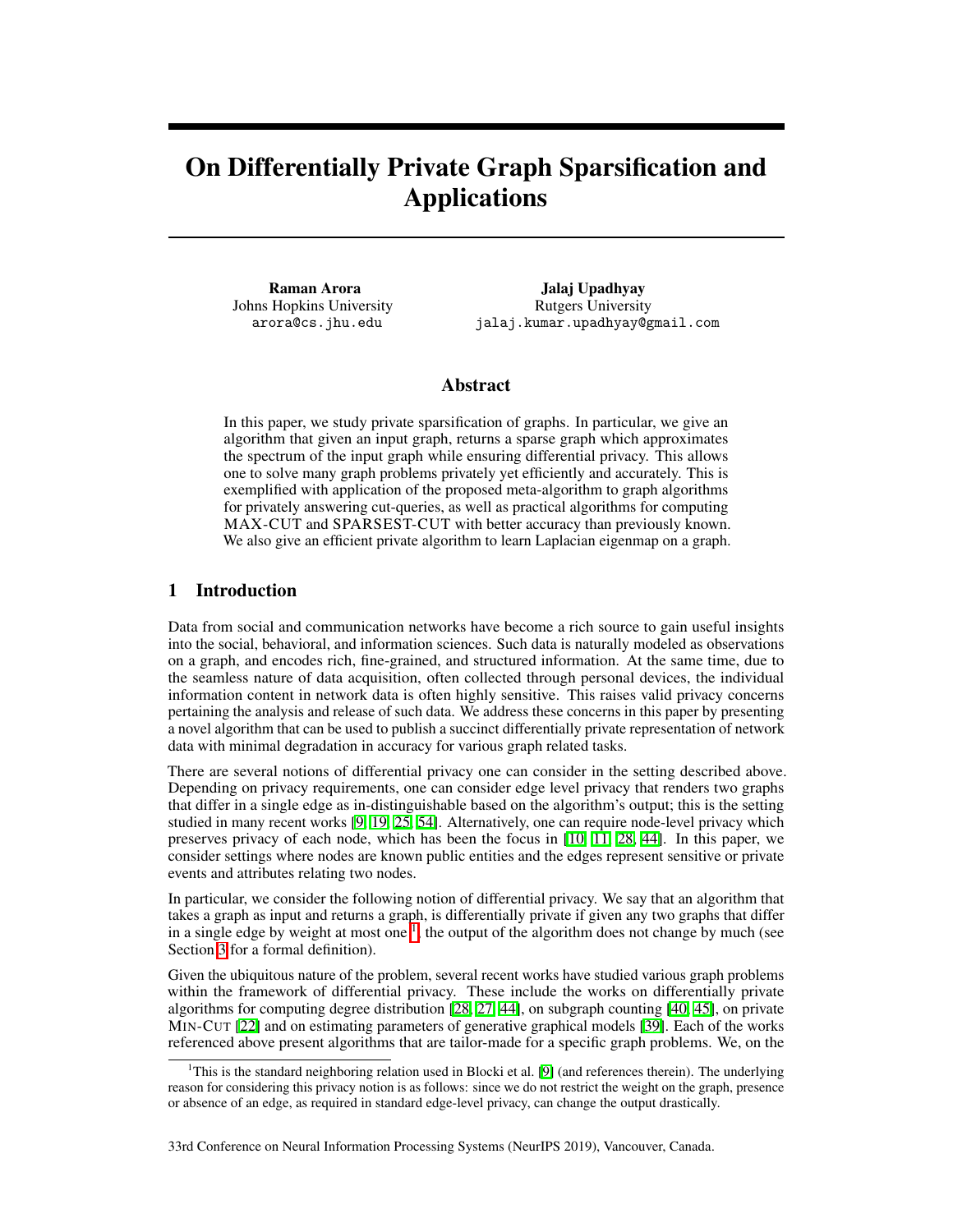other hand, are interested in understanding the problem more generally. We pose the following question: given an input graph, can we efficiently generate a succinct yet private representation that allows us to simultaneously solve multiple graph-related tasks accurately?

Two popular representations of graphs that succinctly capture several graph properties include *spectral sparsification* and *cut sparsification*. Spectral sparsification [\[52\]](#page-11-1) is the following problem: given a graph *G* with *n* nodes, output a subgraph  $\tilde{G}$  of  $G$  such that  $(1 - \varepsilon)L_G \preceq L_{\tilde{G}} \preceq (1 + \varepsilon)L_G$ , i.e.,

<span id="page-1-1"></span>
$$
\forall x \in \mathbb{R}^n, \quad (1-\varepsilon)x^\top L_{\mathcal{G}} x \le x^\top L_{\mathcal{G}} x \le (1+\varepsilon)x^\top L_{\mathcal{G}} x,\tag{1}
$$

where  $L_g$  is the Laplacian of the graph  $G$  (see Definition  $\boxed{1}$ ). This is a generalization of cut sparsification  $\mathbb{S}$ , where *x* is restricted to binary vector. Spectral sparsification of a graph is a fundamental problem that has found application in randomized linear algebra  $[13, 33]$  $[13, 33]$  $[13, 33]$ , graph problems  $[29]$ , linear programming [\[34\]](#page-10-9), and mathematics [37], [51\]](#page-11-2).

There are many non-private algorithms for computing spectral sparsification of graphs  $[2, 7, 35]$  $[2, 7, 35]$  $[2, 7, 35]$  $[2, 7, 35]$ [36,](#page-10-12) [50,](#page-11-3) [52\]](#page-11-1). However, to the best of our knowledge, there is no prior work on differentially private graph sparsification. This paper initiates this study by formally stating the goal of private graph sparsification and presents the first algorithm for efficiently computing a graph sparsification. The main contributions of this paper are as follows.

- 1. We show that differential privacy is not achievable under the traditional notion of spectral sparsification of graphs since the output itself may reveal information about the edges. Furthermore, we put forth an alternate but a well-posed formulation of differentially private graph sparsification problem.
- 2. We give an efficient algorithm that outputs a private sparse graph with  $O(n/\varepsilon^2)$  edges. Since our output is a graph and preserves the spectrum of the input graph, we can solve many graph related combinatorial problems efficiently while preserving differential privacy.

The works most closely related to that of ours are that of Blocki et al. [\[9\]](#page-9-0), Dwork et al. [\[19\]](#page-9-1), and Gupta et al. [\[23\]](#page-9-9). Blocki et al. [\[9\]](#page-9-0) and Dwork et al. [\[19\]](#page-9-1) give an algorithm that returns a symmetric matrix that may not correspond to a graph but can be used to answer cut queries accurately while Gupta et al. [\[23\]](#page-9-9) output a private graph that approximates cut functions, but cannot approximate spectral properties. Our algorithm for computing private sparse graph not only solves the two problems simultaneously but also improves upon both of these works.

Spectral sparsification of graphs finds many applications including, but not limited to, spectral clustering, heat kernel computations, separators, etc. Since differential privacy is preserved under post-processing, our result can be used in these applications to get a private algorithm for these tasks (see Table  $\overline{\Pi}$  in Section  $\overline{4}$  for more details). On top of these improvements, we can leverage the fact that our output is a graph that approximates the spectrum of the input graph to efficiently compute *Laplacian eigenmap*, a useful technique used in manifold learning (see Section  $\overline{4}$  for more details).

# 2 Preliminaries and Notations

The central object of interest in this paper is the Laplacian of a graph.

<span id="page-1-0"></span>**Definition 1** (Laplacian of graph). Let  $G$  be an undirected graph with  $n$  vertices,  $m$  edges, and edge weights  $w_e$ . Consider an arbitrary orientation of edges of  $G$ , and let  $E_G$  be the signed edge adjacency matrix of *G* given by

$$
(E_{\mathcal{G}})_{e,v} := \begin{cases} +\sqrt{w_e} & \text{if } v \text{ is } e\text{'s head} \\ -\sqrt{w_e} & \text{if } v \text{ is } e\text{'s tail} \\ 0 & \text{otherwise} \end{cases}.
$$

The *Laplacian* of *G* is defined as  $L_g = E_g^{\perp} E_g$ . Equivalently,  $L_g = D_g - A_g$ , where  $A_g$  is the adjacency matrix and  $D_g$  is the degree matrix. One can verify that  $L_g \mathbf{1} = \mathbf{1}^\top L_g = \mathbf{0}$ , where 1 denotes all 1 vector and 0 denotes all 0 vector.

For a vertex  $u \in V$ , let  $\delta_u \in \{0,1\}^n$  denote the row vector with 1 only at the *u*-th coordinate. Lets represent the edges of the graph with vectors  $b_1, \ldots, b_m \in \{-1, 0, 1\}^n$  such that  $b_e = \delta_u - \delta_v$ where the edge *e* connects  $u, v \in V$ . Then,  $L_g = \sum_{e \in E_g} b_e^{\top} b_e$ . The spectral sparsification of a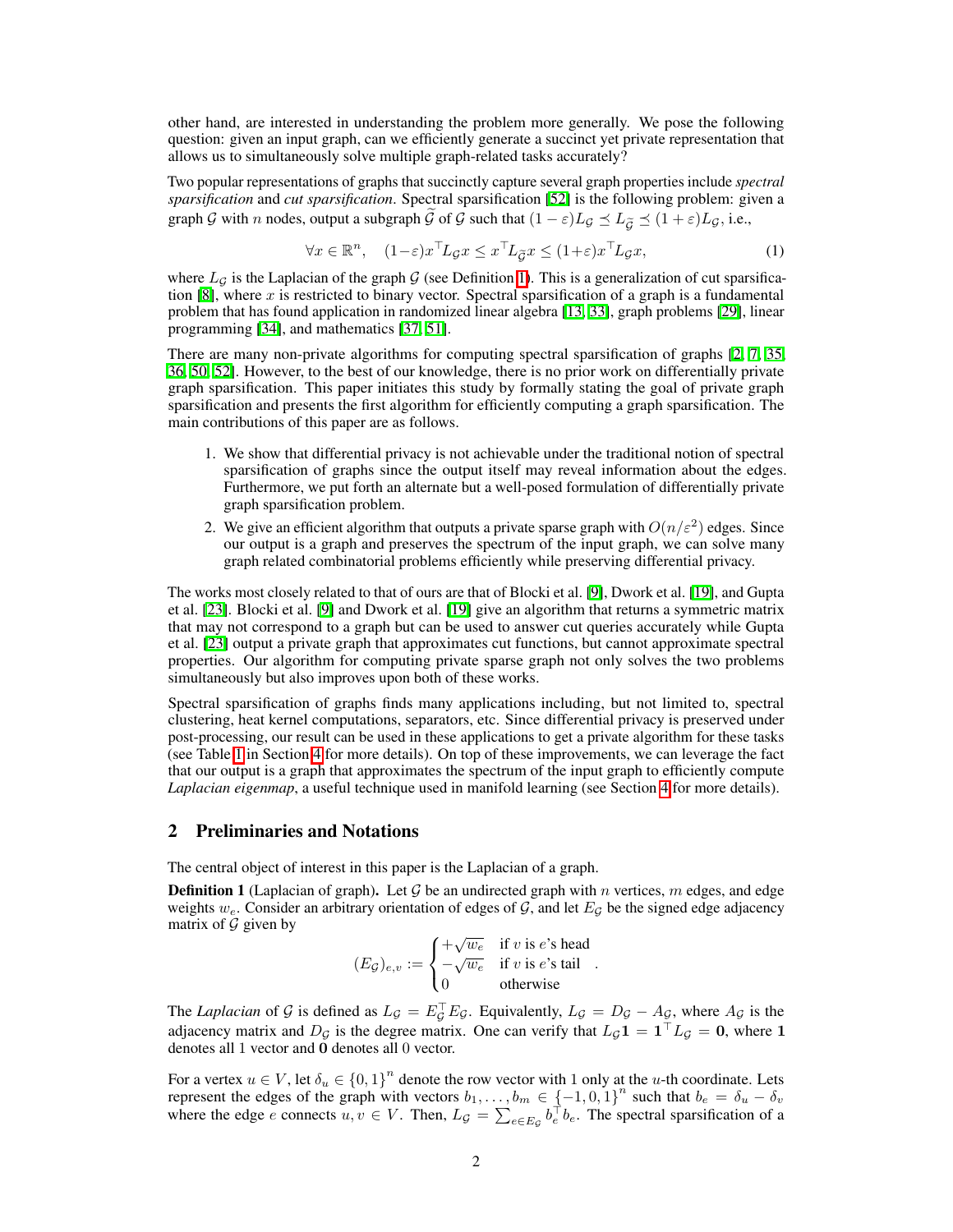graph can be casted as the following linear algebraic problem: given a sparsity parameter *s* and row vectors  $b_1, \ldots, b_m$ , find a set of scalars  $\tau_1, \ldots, \tau_m$  such that  $|\{\tau_i : \tau_i \neq 0\}| \leq s$  and  $(1 - \varepsilon)L_g \leq \sum_{i \in \mathbb{Z}} \tau_i b_i^{-} b_i \leq (1 + \varepsilon)L_g$ . For any graph G with edge-adiacency matrix  $E_G$ , the *effective resistance*  $e \in E_g \tau_e b_e^{\dagger} b_e \preceq (1+\varepsilon)L_g$ . For any graph *G* with edge-adjacency matrix  $E_g$ , the *effective resistance* (also known as leverage score) of the edge  $e_i \in E_g$  is defined as  $\tilde{\tau}_i := e_i^{\dagger} (E_g^{\dagger} E_g)^{\dagger} e_i = e_i^{\dagger} L_g^{\dagger} e_i$ .<br>It is well known that by sempling the edges (rows of  $E$ ) of  $G$  associated to its leverage score, we It is well known that by sampling the edges (rows of *EG*) of *G* according to its leverage score, we obtain a graph  $\tilde{G}$  such that  $(1 - \varepsilon)L_G \preceq L_{\tilde{G}} \preceq (1 + \varepsilon)L_G$  (for example, see [\[50\]](#page-11-3)).

Notations. We use the notation  $(A \mid B)$  to denote the matrix formed by appending the columns of matrix *B* to that of matrix *A*. We denote by *A†* the Moore-Penrose pseudoinverse of *A* and by  $\|A\|_2$  its spectral norm. We use caligraphic letters to denote graphs,  $V_G$  to denote the vertices of  $\mathcal G$ and  $E_G$  to denote the edges of  $G$ . We drop the subscript when it is clear from the context. We use the symbol  $K_n$  to denote an *n* vertex complete graph and  $L_n$  to denote its Laplacian. For any  $S, T \subseteq V_G$ , the size of *cut* between *S* and *T*, denoted by  $\Phi_G(S, T)$ , is the sum of weight of the edges that are present between *S* and *T*. When  $T = V \ S$ , we denote the size of cut between *S* and  $V \ S$  by  $\Phi_{\mathcal{G}}(S)$ . For a set  $S \subseteq [n]$ , we use the notation  $\mathbf{1}_S = \sum_{i \in S} e_i$ , where  $\{e_1, \dots, e_n\}$  denote the standard basis.

## <span id="page-2-0"></span>3 Differentially Private Graph Sparsification

We begin by noting that differential privacy is incompatible with the requirements of spectral sparsification in equation  $(\Pi)$ , because if we output a sparse subgraph of the input graph, then it will leak information about  $O(n)$  edges present in the graph. This motivates us to consider the following "relaxation" of the spectral sparsification problem.

<span id="page-2-3"></span>**Definition 2** (( $\varepsilon, \alpha, \beta, n$ )-Private Spectral Sparsification). Let  $\mathfrak{G}$  be the set of all *n* vertex positive weighted graphs. We are interested in designing an efficient algorithm  $M : \mathfrak{G} \to \mathfrak{G}$  such that

- 1. (**Privacy**) For all graphs  $\mathcal{G}, \mathcal{G}' \in \mathfrak{G}$  that differ in only one edge by weight 1, and all possible  $\text{measurable } S \subseteq \mathfrak{G}, \Pr[\mathcal{M}(\mathcal{G}) \in S] \leq e^{\alpha} \Pr[\mathcal{M}(\mathcal{G}^{\prime}) \in S] + \beta.$
- 2. (**Sparsity**)  $\mathcal{M}(G)$  has at most  $\widetilde{O}(n)$  edges, and
- <span id="page-2-1"></span>3. (Spectral approximation)  $\widetilde{G} \leftarrow \mathcal{M}(\mathcal{G})$  satisfies  $(\kappa L_{\mathcal{G}} - \zeta L_n) \preceq L_{\widetilde{G}} \preceq \eta L_{\mathcal{G}} + \zeta L_n$  where functions  $\eta, \xi, \kappa$  and  $\zeta$  dependent on input parameters  $n, \varepsilon, \alpha, \beta$ .

The function  $\zeta$  and  $\xi$  can be seen as the distortion we are willing to accept to preserve privacy. That is, we would like  $\zeta$  and  $\xi$  to be as small as possible. Informally, we view adding  $L_n$  as introducing plausible deniability pertaining to the presence of an edge in the output; it could be coming from either  $G$  or the complete graph.

The choice of  $L_n$  is arbitrary and for simplicity. Our choice of  $L_n$  is motivated by the fact that an *n* vertex unweighted complete graph is the same irrespective of the input graph once the number of vertices is fixed. We can instead state item  $3$  by replacing  $L_n$  by Laplacian of any graph whose edges are independent of any function of *G*. For example, we can use a *d*-regular expander instead of *Kn*; however, this would not change our result as one can prove that a *d*-regular expander are spectral sparsification of *Kn*. In the definition, we consider *edge level privacy*, a setting studied in many recent works  $[9, 19, 25, 54]^2$  $[9, 19, 25, 54]^2$  $[9, 19, 25, 54]^2$  $[9, 19, 25, 54]^2$  $[9, 19, 25, 54]^2$ .

We first enumerate why previous work do not suffice. The two works most related work to ours is by Blocki et al. [\[9\]](#page-9-0) and Upadhyay [\[54\]](#page-11-0) used random projection on the edge-adjacency matrix of graph *G* to output a matrix, *R*. One can show that the spectrum of  $R<sup>T</sup>R$  approximates the spectrum of  $L<sub>G</sub>$ if the dimension of random projection is high enough. It is claimed in Blocki et al.  $[9]$  that their output is a sanitized graph. However, even though their output is a Laplacian, one major drawback of random projection is that it does not preserve the structure of the matrix, which in our case is a edge-incidence matrix of a graph (we refer the readers to  $\overline{13}$ ,  $\overline{55}$ ) for more discussion on benefits and pitfalls of random projections). Likewise, the output of Dwork et al. [\[19\]](#page-9-1) is a full rank matrix (and

<span id="page-2-2"></span><sup>&</sup>lt;sup>2</sup>Note that the number of non-zero singular values of *n* vertex graph can be at most  $n - 1$  [\[20\]](#page-9-10), where *n* is the number of nodes in the graphs. That is, if we consider node-level privacy, then the Laplacian of a graph *G* has at most *n* singular values and that for neighboring graph  $G'$  is at most  $n-1$  singular values. Thus outputting any spectral sparsification would not preserve privacy.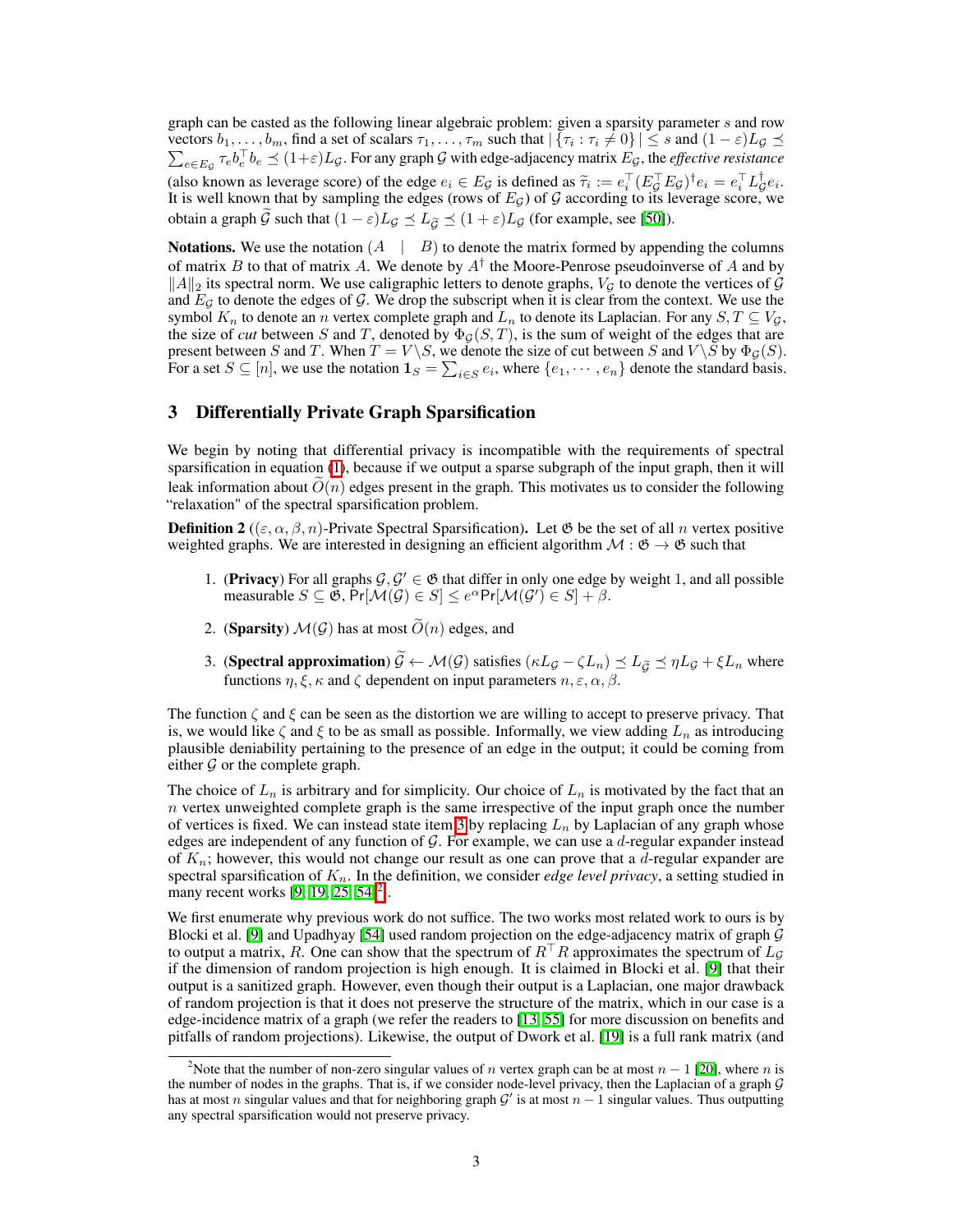hence not a Laplacian) that is not positive semi-definite matrix. Consequently, their result cannot be used for spectral sparsification and other applications considered in this paper. On the other hand, Gupta et al. [\[23\]](#page-9-9) only approximates cut functions and not the spectrum.

The existing techniques for graph sparsification are either deterministic  $\sqrt{2}$  or use importance sampling that depends on the graph itself  $[50, 52]$  $[50, 52]$  $[50, 52]$ . A popular approach (and the one we use) involves sampling each edge with probability proportional to its *effective resistance*. We show that effective resistance based sampling can be done privately, albeit not trivially.

In order to comprehend the issues with private sampling based on the effective resistance, consider two neighboring graphs,  $G$  and  $G'$ , such that  $G$  has two connected components and  $G'$  has an edge *e* between the two connected components of  $G$ . No sparsifier for  $G$  will have the edge  $e$ ; however, every sparsifier for  $G'$  has to contain the edge  $e$ . This allows one to easily differentiate the two cases. Furthermore, we show that the effective resistance is not Lipschitz smooth, so we cannot hope to privately compute effective resistance through output perturbation. One could argue that we can instead use (a variant of) *smooth sensitivity framework* [\[40\]](#page-10-4), but it is not clear which function is a smooth bound on the sensitivity of effective resistance.

### 3.1 A High-level Overview of Our Algorithm

As we noted earlier, spectral sparsification of a graph can be posed as a linear algebra problem and computing effective resistance suffices for private sparsification of graphs. We propose an algorithm to sample using privately computed effective resistance of edges. Our algorithm is based on the following key ideas:

- 1. Private sketch of the left and right singular vectors of the edge-adjacency matrix is enough to compute all the effective resistances privately and a (possibly dense) private graph, *G*int, that approximates the spectrum of the input graph.
- 2. We then sparsify  $G_{int}$  to output a graph with  $O(n/\varepsilon^2)$  edges with a small depreciation in the spectral approximation using any known non-private spectral sparsifier.

Computing effective resistance privately. We use the input perturbation technique (and its variants) first introduced by Blocki et al. [\[9\]](#page-9-0) to compute effective resistances privately. The scalars  $\{\tau_1, \ldots, \tau_m\}$ and  $G<sub>int</sub>$  are then computed using these effective resistances. Blocki et al. [\[9\]](#page-9-0) first overlay a weighted complete graph  $K_n$  on the input graph  $G$  to get a graph  $G$  and then multiply its edge-adjacency matrix  $E_{\hat{G}}$  with a Gaussian matrix, say *N*. We view this algorithm as a private sketching algorithm, where the sketch is  $R := NE_{\widehat{G}}$ . We prove in the supplementary material that if *N* is of appropriate dimension as chosen in Step [2](#page-4-0) of Algorithm  $\left| \frac{1}{\epsilon} \right|$  then  $(1 - \varepsilon)L_g \preceq E_g^{\perp} N^{\perp} N E_g^{\perp} \preceq L_g$ . However, *R* does not contains enough information to estimate the effective resistances of  $E_{\hat{G}}$ . For this, we sketch the left singular space as  $L := (E_{\widehat{G}} \mid w\mathbb{I}) M$  for a Gaussian matrix *M*. We use different methods to sketch the right and left singular space so as to preserve differential privacy. Combined together *L* and *R* has enough statistics to privately estimate effective resistance,  $\tilde{\tau}_e$ , of each edge *e* using a simple linear algebra computation (Step 2 of Algorithm  $\vert \overline{\mathbf{l}} \vert$ ).

**Constructing**  $\mathcal{G}_{int}$ . We overlay a weighted  $K_n$  in order to privately sketch the left singular space leading to  $\binom{n}{2}$  effective resistances. We define a set of scalars  $\widetilde{\tau}_1, \ldots, \widetilde{\tau}_{\binom{n}{2}}$  using the com

effective resistance as in Step 2 of Algorithm  $\boxed{1}$  Let  $\widetilde{\mathcal{G}}'$  be the graph formed by overlaying a weighted complete graph with edge weights sampled i.i.d. from a Gaussian distribution on  $\widehat{G}$ . We cannot use existing non-private algorithms for spectral sparsification on graph  $\tilde{\mathcal{G}}'$  as it may have negative weight edges. To get a sanitized graph on which we can perform sparsification, we solve the following:

SDP-1 :  $\min \{ \lambda : L_{\bar{G}} - L_{\tilde{G}'} \preceq \lambda L_n, L_{\tilde{G}'} - L_{\bar{G}} \preceq \lambda L_n, L_{\bar{G}} \in \mathcal{C} \}$ .

Here  $C$  is the convex cone of the Laplacian of graphs with positive weights. Note that, SDP-1 has a solution with  $\lambda = O(\frac{w}{n})$ . This is because the original graph *G* achieves this value. Since, the semidefinite program requires to output a graph  $\mathcal G$  with Laplacian  $L_{\mathcal G}$ , we are guaranteeed that its

<span id="page-3-0"></span> $3$ Deterministic algorithms cannot be differentially private. On the other hand, if not done carefully, the sampling probability that depends on the graph can itself leak privacy.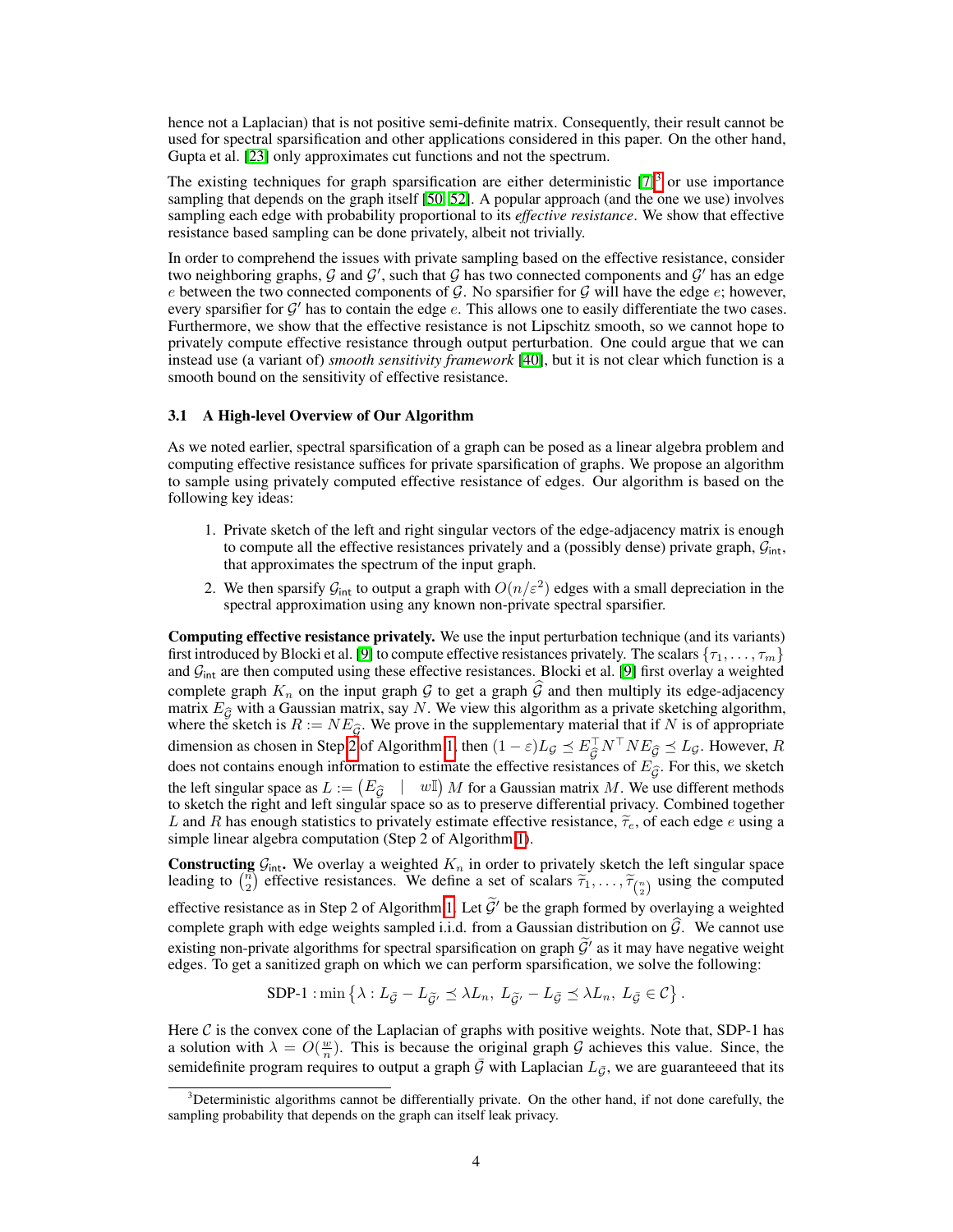Algorithm 1 PRIVATE-SPARSIFY $(G, \varepsilon, (\alpha, \beta))$ 

<span id="page-4-0"></span>**Input:** An *n* vertex graph  $G = (V_G, E_G)$ , privacy parameters:  $(\alpha, \beta)$ , sparsification parameter:  $\varepsilon$ . **Output:** A graph  $\widetilde{G}$ .

- 1: **Initialization.** Set  $m = \binom{n}{2}$ ,  $p = m + n$ . Sample random Gaussian matrices  $M \in \mathbb{R}^{p \times n}$ ,  $N \in$  $\mathbb{R}^{n/\varepsilon^2\times m}, Q\in\mathbb{R}^{p\times p/\varepsilon^2}$ , such that  $M_{ij}\sim\mathcal{N}(0,\frac{1}{n}),$   $N_{ij}\sim\mathcal{N}(0,\frac{\varepsilon^2}{n})$ , and  $Q_{ij}\sim\mathcal{N}(0,\frac{\varepsilon^2}{p})$ .
- 2: **Set**  $w = O(\frac{1}{\alpha \varepsilon} \sqrt{n \log n \log(1/\beta)} \log(1/\beta)).$
- 3: **Compute**  $L := (E_{\widehat{\mathcal{G}}} \mid w\mathbb{I}) M, R := NE_{\widehat{\mathcal{G}}}$ , where  $E_{\widehat{\mathcal{G}}} = \sqrt{(1 \frac{w}{n})} E_{\mathcal{G}} + \sqrt{\frac{w}{n}} E_{K_n}$ .
- 4: **Define**  $\widetilde{\tau}_i = L_i \left( R^\top R \right)^\dagger L_i^\top$  for every  $i \in [m]$  and  $p_i = \min \left\{ c \widetilde{\tau}_i \varepsilon^{-2} \log(n/\delta), 1 \right\}.$
- 5: **Construct** a diagonal matrix  $D \in \mathbb{R}^{\binom{n}{2} \times \binom{n}{2}}$  whose non-zero diagonal entries are  $D_{ii} := p_i^{-1}$ with probability *pi*.
- 6: **Construct** a complete graph *H* with edge weights i.i.d. sampled from  $\mathcal{N}(0, \frac{12 \log(1/\beta)}{\alpha^2})$ .
- 7: **Construct**  $\widetilde{\mathcal{G}}'$  such that  $L_{\widetilde{\mathcal{G}}'} = L_{\widehat{\mathcal{G}}} + L_{\mathcal{H}}$ . Solve the SDP-1 to get a graph  $\overline{\mathcal{G}}$ .
- 8: **Output** G formed by running the algorithm of Lee and Sun  $\left[\frac{35}{35}\right]$  on  $E_{\overline{G}}$  *DE* $_{\overline{G}}$ .

output,  $\bar{\mathcal{G}}$ , will have  $\lambda = O(\frac{w}{n})$ . The Laplacian of the graph  $\mathcal{G}_{int}$  is then constructed by computing  $\sum_{e} \widetilde{\tau}_{e} u_{e}^{\top} u_{e}$ , where  $u_{e}$  are the edges of  $\overline{\mathcal{G}}$ . The graph  $\mathcal{G}_{int}$  can be a dense graph, but we show that it approximates the spectrum of the input graph up to  $\tilde{O}(\frac{w}{n})$  additive error. To reduce the number of edges, we then run any existing non-private spectral sparsification algorithm to get the final output.

#### 3.2 Main Result

We now state our result that achieves both the guarantees of Definition  $\boxed{2}$ .

<span id="page-4-1"></span>**Theorem 3** (Private spectral sparsification). *Given privacy parameter*  $(\alpha, \beta)$ *, accuracy parameter*  $\epsilon$ , an *n* vertex graph  $\mathcal{G}$ , let  $L_n$  denote the Laplacian of an unweighted complete graph,  $K_n$ , and  $w = O\left(\frac{\log(1/\beta)}{\alpha \varepsilon}\right)$  $\frac{(1/\beta)}{\alpha \varepsilon} \sqrt{n \log n \log(1/\beta)}$ . Then we have the following:

- *1.* PRIVATE-SPARSIFY *is a polynomial time*  $(\alpha, \beta)$ -differentially private algorithm.
- 2.  $\widetilde{G} \leftarrow$  PRIVATE-SPARSIFY( $G, \varepsilon, (\alpha, \beta)$ ) has  $O(n/\varepsilon^2)$  edges, such that with probability at *least* 9*/*10*, we have*

$$
(1-\varepsilon)\left(\left(1-\frac{w}{n}\right)L_{\mathcal{G}}+\frac{w}{n}L_n\right)\preceq L_{\widetilde{\mathcal{G}}}\preceq (1+\varepsilon)\left(\left(1-\frac{w}{n}\right)L_{\mathcal{G}}+\frac{w}{n}L_n\right).
$$

**Proof Sketch of Theorem [3.](#page-4-1)** Our algorithm requires performing matrix computations and solving a semi-definite program. All matrix computation requires at most  $O(n^3)$  time. Solving a semi-definite program takes  $poly(n)$  time, where the exact polynomial depends on whether we use interior point, ellipsoid method, or primal-dual approach. To prove privacy, we need to argue that computing *L* and *R* is  $(\alpha/3, \beta/3)$ -differentially private. Blocki et al. [\[9\]](#page-9-0) showed that computing *R* is  $(\alpha/3, \beta/3)$ differentially private while computing  $G<sup>'</sup>$  is private due to Gaussian mechanism. The privacy guarantee on  $L$  follows using arguments similar to  $[9]$ .

For the accuracy proof, recall that we approximate the left singular space by *L* and the right singular space by *R* by using random Gaussian matrix, and then use  $(L(R<sup>T</sup>R)<sup>†</sup>L<sup>T</sup>)<sub>ii</sub>$  to approximate effective resistance  $\tilde{\tau}_i$  (see Step 2) – this follows from the concentration property of random Gaussian matrices. It is straightforward, then, to argue that sampling using the effective resistance thus computed would result in a graph. Proving that the estimated effective resistances provide the spectral approximation is a bit more involved and relies on matrix Bernstein inequality [\[53\]](#page-11-5).

Our proof requires the spectral relation between  $\bar{G}$  and  $\hat{G}$  since  $X_i$  is defined with respect to the edges of  $\overline{G}$  and  $\widetilde{\tau}_i$  is defined with respect to  $\widehat{G}$ . Since the solution of SDP-1 is  $\lambda = c \sqrt{\frac{\log n \log(1/\delta)}{n\alpha^2}}$ , we have

$$
L_{\tilde{\mathcal{G}}'} - c\sqrt{\frac{\log n \log(1/\delta)}{n\alpha^2}} L_n \preceq L_{\tilde{\mathcal{G}}} \preceq L_{\tilde{\mathcal{G}}'} + c\sqrt{\frac{\log n \log(1/\delta)}{n\alpha^2}} L_n.
$$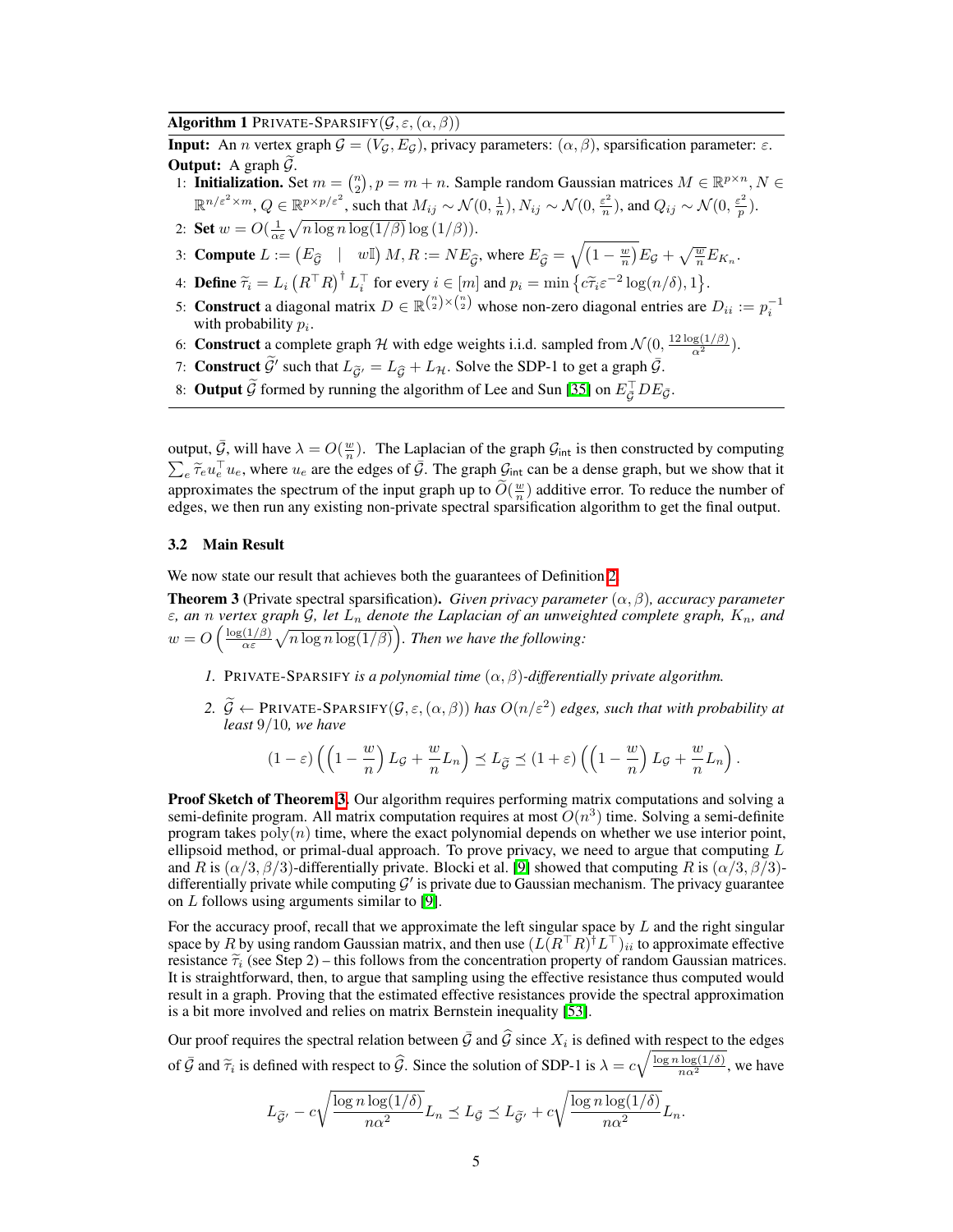Another application of matrix Bernstein inequality gives us for some small constant  $\rho > 0$ ,

$$
\Pr\left[L_{\widehat{\mathcal{G}}}-\rho\sqrt{\frac{\log n\log(1/\delta)}{n\alpha^2}}L_n\preceq L_{\widetilde{\mathcal{G}'}}\preceq L_{\widehat{\mathcal{G}}}+\rho\sqrt{\frac{\log n\log(1/\delta)}{n\alpha^2}}L_n\right]\geq 1-\delta.
$$

Let  $e_i$  be the edges in  $\bar{G}$  defined in Algorithm  $\Pi$ . Define random variables  $X_i$  as follow:

$$
X_i := \begin{cases} \frac{e_i e_i^{\top}}{p_i} & \text{with probability } p_i \\ 0 & \text{with probability } 1 - p_i \end{cases}.
$$

Let  $Y = \sum_i X_i$ . Then we show the following:

$$
\mathsf{E}[Y] = \sum_{i} \mathsf{E}[X_i] = L_{\bar{\mathcal{G}}} \quad \text{and} \quad X_i \preceq O\left(\frac{\varepsilon^2}{c \log(n/\delta)}\right) L_{\bar{\mathcal{G}}}.
$$

Applying matrix Bernstein inequality [\[53\]](#page-11-5) gives

$$
\Pr\left[(1-\varepsilon)L_{\bar{\mathcal{G}}}\preceq Y \preceq (1+\varepsilon)L_{\bar{\mathcal{G}}}\right] \ge 1 - ne^{-c\varepsilon^{-2}\log(n/\delta)/3}
$$

for large enough *c*. Now  $E_{\bar{G}}^{\perp}DE_{\bar{G}}=Y$  implies  $(1-\varepsilon)L_{\bar{G}}\preceq E_{\bar{G}}^{\perp}DE_{\bar{G}}\preceq (1+\varepsilon)L_{\bar{G}}$  with probability at least 99/100. Now  $E_{\bar{G}}^{\perp}$  *DE*<sub> $\bar{G}$ </sub> can be the Laplacian of a dense graph. Using the result of Lee and Sun [\[35\]](#page-10-11), we have  $(1 - \varepsilon)L_{\tilde{G}} \preceq L_{\bar{G}} \preceq (1 + \varepsilon)L_{\tilde{G}}$  and that  $L_{\tilde{G}}$  has  $O(n/\varepsilon^2)$  edges. Combining all these partial orderings gives us the accuracy bound.

**Extension to Weighted Graphs** We can use a standard technique to extend the result in Theorem  $\overline{3}$ to weighted graphs. We assume that the weights on the graph are integers in the range [1*,* poly *n*]. We consider different levels  $(1 + \varepsilon)^i$  for  $i \in [c \log n]$  for some constant *c*. Then, we consider input graphs of the following form,  $L_g = \sum_{i=1}^{c \log n} L_{g,i}$ , where  $L_{g,i}$  has edges with weights  $\left\{0, (1+\varepsilon)^i\right\}$ . In other words, we use the  $(1 + \varepsilon)$ -ary representation of weights on the edges and partition the graph accordingly and run Algorithm  $\boxed{1}$  on each  $L_{\mathcal{G},i}$ . Again, since there are at most poly log *n* levels, the number of edges in  $\widetilde{\mathcal{G}}$  is  $\widetilde{O}(\frac{n}{\varepsilon^2})$ . Since  $\widetilde{\mathcal{G}}$  is  $(\alpha \text{ poly}\log n, \beta \text{ poly}\log n)$ -differentially private, we can run another instance of  $\boxed{35}$  to get a graph  $\widehat{G}$  with  $O(\frac{n}{\varepsilon^2})$  edges.

Private Estimation of Effective Resistances. Drineas and Mahoney showed a close relation between effective resistance and statistical leverage scores  $\|\tilde{\mathbf{b}}\|$ . Their result imply that effective resistance are important statistical property of a graph. As a by-product of Algorithm  $\prod$ , we can privately estimate the effective resitances of the edges. As mentioned earlier, this is not possible through previous approaches. For example, both Blocki et al.  $[9]$  and Dwork et al.  $[19]$  only approximates the right singular space, which is not sufficient to capture enough statistics to estimate the effective resistances. While effective resistance have been less explored, statistical leverage scores have been widely used by statisticians. Consequently over the period of time, researchers have explored some other statistical applications includes random feature learning  $[47]$  and quadrature  $[6]$  of effective resistances.

# <span id="page-5-0"></span>4 Applications of Theorem<sup>3</sup>

Since differential privacy is preserved under any post-processing, the output of Algorithm  $\Gamma$  can be used in many graph problems. It is well known that the spectrum of a graph defines many structural and combinatorial properties of the graph  $[20]$ . Since Theorem  $[3]$  guarantees a sparse graph, it allows us to significantly improve the run-time for many graph algorithms, for example, min-cuts and separators [\[49\]](#page-11-7), heat kernel computations [\[41\]](#page-10-13), approximate Lipschitz learning on graphs [\[32\]](#page-10-14), spectral clustering, linear programming [\[34\]](#page-10-9), solving Laplacian systems [\[33\]](#page-10-7), approximation algorithms [\[29,](#page-10-8) [42\]](#page-10-15), and matrix polynomials in the graph Laplacian [\[12\]](#page-9-13).

For example, Theorem  $\overline{3}$  with Goemans and Williamson  $\overline{21}$  (and Arora et al.  $\overline{5}$ ) allows us to output a partition of nodes that approximates MAX-CUT (SPARSEST-CUT, respectively). We can also answer all possible cut queries with the same accuracy as previous best in  $O(|S|)$  time instead of  $O(n|S|)$  time. This is a significant improvement for practical graphs. Lastly, we exhibit the versatility of our result by showing its application in extracting low-dimensional representations when data arise from sampling a probability distribution on a manifold, a typical task in representation learning.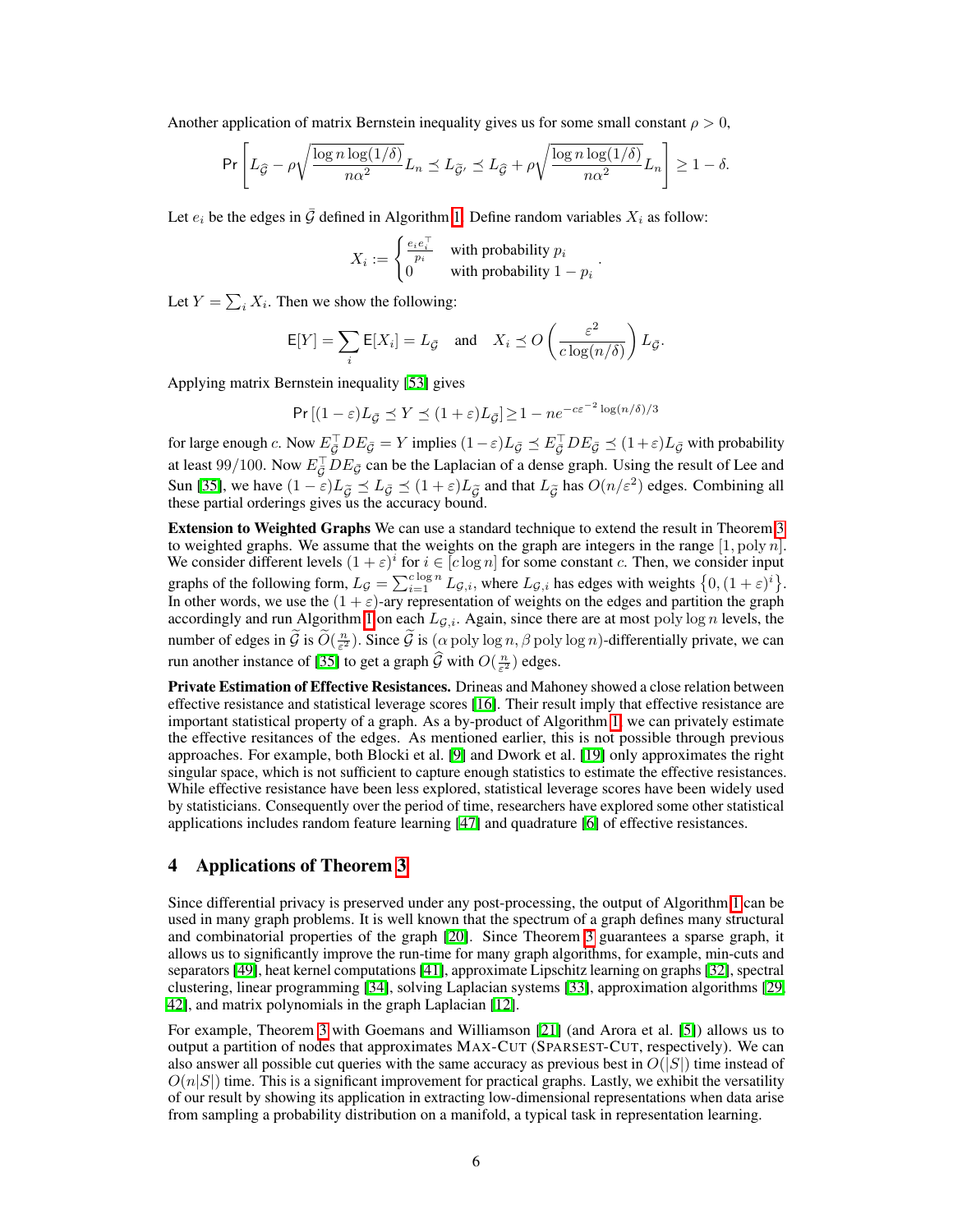<span id="page-6-0"></span>

| Problem                      |  | <b>Additive Error</b>           | Previous Best Error                          | Theorem                            |  |
|------------------------------|--|---------------------------------|----------------------------------------------|------------------------------------|--|
| $(S, V\backslash S)$ queries |  | $ S \sqrt{n}$<br>$\alpha$       | $ S \sqrt{n}$<br>$[9]$ $[19]$                | Theorem <sup><math> 4</math></sup> |  |
| $(S, T)$ queries             |  | $\frac{ S  T }{\alpha\sqrt{n}}$ | n S  T <br>[23]                              | Theorem <sup>[4]</sup>             |  |
| MAX-CUT                      |  | $S_m\sqrt{n}$<br>$\alpha$       | $n\frac{3}{2}$<br>$\mathbf{123}$<br>$\alpha$ | Theorem <sup>5</sup>               |  |
| SPARSEST-CUT                 |  | $n\alpha^2$                     | $\left 23\right $<br>$S_s \alpha$            | Theorem <sup>[5]</sup>             |  |
| Eigenmap                     |  | $\sqrt{n}$<br>$\alpha$          | $\sqrt{n}$<br>[19]<br>$\alpha$               | Theorem <sup>16</sup>              |  |

Table 1: Applications of Our Results for  $\beta = \Theta(n^{-\log n})$  ( $\alpha > 0$  is an arbitrary constant,  $S_m$  is vertex set inducing MAX-CUT, *S<sup>c</sup>* is vertex set inducing SPARSEST-CUT, *Q* is vertex set for cut query).

In the rest of this section, we discuss these applications in more detail (see Table  $\Pi$  for comparison). For this section, let  $w = O\left(\frac{\log(1/\beta)}{\alpha \varepsilon} \sqrt{n \log n \log(1/\beta)}\right)$ .

Answering (*S, T*) cut queries efficiently. Cut queries is one of the most widely studied problem in private graph analysis [\[9,](#page-9-0) [23,](#page-9-9) [54\]](#page-11-0) and has wide applications [\[43,](#page-10-16) [46\]](#page-10-17). Given a graph *G*, an (*S, T*)-cut query requires us to estimate the sum of weights of edges between the vertex sets in *S* and *T*. Since our output is a graph, we can use it to answer  $(S, T)$  cut queries privately and more efficiently.

<span id="page-6-1"></span>**Theorem 4** (Cut queries). *Given a graph with n vertices, there is an efficient*  $(\alpha, \beta)$ *-differentially private algorithm that outputs a graph G*e*, which can be used to answer all possible* (*S, T*)*-cut queries with additive error*  $O(\frac{|S||T|}{\alpha \varepsilon} \sqrt{\frac{\log n \log^3(1/\beta)}{n}})$ . In particular, when  $T = V \setminus S$ , then our algorihtm *incur an additive error*  $O(\frac{\min\{|S|, |V \setminus S|\}}{\alpha \varepsilon} \log^3(1/\beta)\sqrt{n \log n \log(1/\beta)})$ .

This improves the result of Gupta et al. [\[23\]](#page-9-9) who incur an  $O(\frac{1}{\alpha}\sqrt{n|S||T|})$  additive error. Note that Blocki et al. [\[9\]](#page-9-0) and Dwork et al. [\[19\]](#page-9-1) can be used to only answer cut queries when  $T = V \setminus S$ . For  $(S, V \setminus S)$ -cut queries, recall that Dwork et al. output  $C = E_g^{\perp} E_g + N$ , where *N* is a Gaussian matrix with appropriate noise to preserve differential privacy. For a set of *q* cut queries of form  $(S, V \setminus S)$ with  $|S| \leq |V \setminus S|$ , standard concentration result of Gaussian distribution implies that Dwork et al. [\[19\]](#page-9-1) incur  $|1_S^T N 1_S| = O(|S| \sqrt{\log(1/\delta) \log(q)}/\alpha)$  additive error, where  $1_S \in \{0,1\}^n$  has 1 only in coordinate corresponding to  $S \subseteq [n]$ . In particular, if we wish to answer all possible cut queries, it leads to an additive error  $O(|S|\sqrt{n \log(1/\beta)}/\alpha)$ . We thus match these bounds [\[9,](#page-9-0) [[19,](#page-9-1) [[54\]](#page-11-0)] while answering an  $(S, V \setminus S)$  query in  $O(|S|/\varepsilon^2)$  amortized time instead of  $O(|S|^2)$  amortized time.

**Optimization problems.** Given a graph  $G = (V, E)$  on a vertex set V, the goal of MAX-CUT to output a set of vertices  $S \subseteq V$  that maximizes the value of  $\Phi_S(\mathcal{G})$ . It is well known that solving MAX-CUT exactly and even with  $(0.87856 + \rho)$ -approximation for  $\rho > 0$  is NP-hard [\[31\]](#page-10-18). However, Goemans and Williamson  $[21]$  gave an elegant polynomial time algorithm for computing  $0.87856 - \eta$ approximation to MAX-CUT for some  $\eta > 0$ , thereby giving an approximation algorithm that is optimal with respect to the multiplicative approximation. Another problem that is considered in graph theory is the problem of finding SPARSEST-CUT. Here, given a graph  $G = (V, E)$  on a vertex set *V*, the goal is to output a set of vertices  $S \subseteq V$  that minimizes the value  $\frac{\Phi_S(\mathcal{G})}{|S|(n-|S|)}$ . The proposed algorithms for these problems first computes a private sparse graph as in Algorithm  $\prod$  followed by a run of the non-private algorithm  $(\sqrt{21})$  in the case of MAX-CUT and  $\sqrt{5}$  in the case of SPARSEST-CUT) to obtain a set of vertices *S*. We show the following guarantee.

<span id="page-6-2"></span>Theorem 5 (Optimization problems). *There is a polynomial-time algorithm that, for an n-vertex graph*  $\mathcal{G} := (V, E)$ , is  $(\alpha, \beta)$ -differentially private with respect to the edge level privacy and produces *a partition of nodes*  $(S, V \setminus S)$  *satisfying* 

$$
\text{MAX-CUT:} \quad \Phi_S(\mathcal{G}) \ge (0.87856 - \eta) \left( \frac{1-\varepsilon}{1+\varepsilon} \right) \max_{S \subseteq V} \Phi_S(\mathcal{G}) - O\left( \frac{w|S|}{\alpha} \right).
$$

*There is a polynomial-time algorithm that, for an <i>n*-vertex graph  $G := (V, E)$ , is  $(\alpha, \beta)$ -differentially *private with respect to the edge level privacy and produces a partition of nodes* (*S, V \S*) *satisfying*

$$
\text{SPARSEST-CUT:} \quad \frac{\Phi_S(\mathcal{G})}{|S|(n-|S|)} \leq O(\sqrt{\log n}) \left( \frac{1+\varepsilon}{1-\varepsilon} \right) \min_{S \subseteq V} \left( \frac{\Phi_S(\mathcal{G})}{|S|(n-|S|)} \right) + O\left( \frac{w \log^2 n}{n} \right).
$$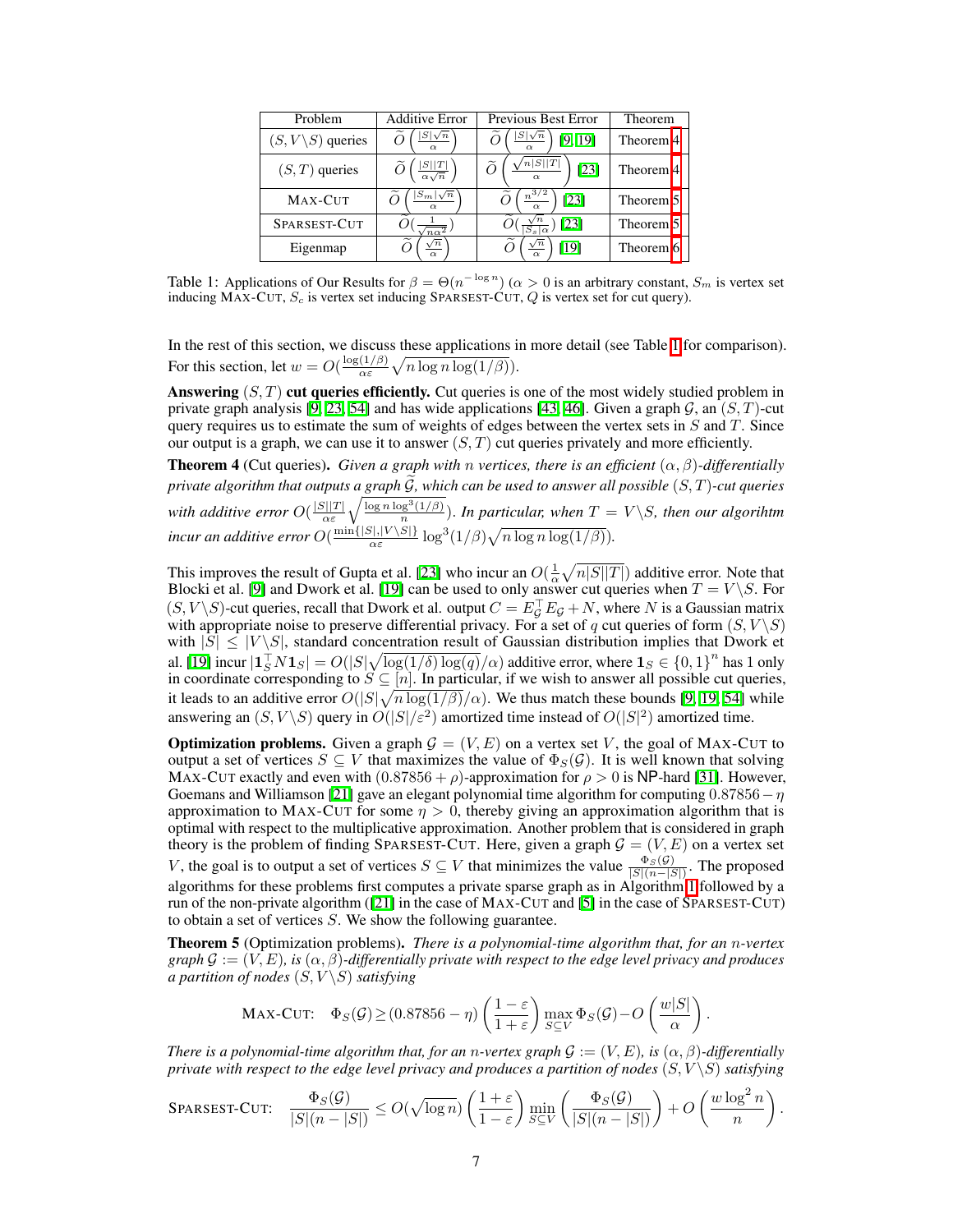The above theorem states that we can approximately and privately compute MAX-CUT and SPARSEST-CUT of an arbitrary graph in polynomial time. Further, the price of privacy in the form of the additive error scales sublinearly with *n*. On the other hand, if we use the privatized graph of  $[23]$ , it would incur an error of  $O(\frac{n^{3/2}}{\alpha})$  for MAX-CUT and  $O(\frac{\sqrt{n}}{\epsilon|S|})$  for SPARSEST-CUT.

One may argue that we can use the output of Dwork et al.  $[19]$  or Blocki et al.  $[9]$  to solve theses optimization problem. Unfortunately, it is not the case. To see this, let us recall their output. For a given graph  $\hat{G}$ , Blocki et al. [\[9\]](#page-9-0) output  $R^{\top}R$ , where R is as computed in Step [4](#page-4-0) of Algorithm [1.](#page-4-0) On the other hand, Dwork et al. **[\[19\]](#page-9-1)** computes  $L_G + N$ , where N is a symmetric Gaussian matrix with entries sampled i.i.d. with variance required to preserve privacy.

Both these approach output a symmetric matrix; however, the output of Dwork et al. [\[19\]](#page-9-1) is neither a Laplacian nor a positive semi-definite matrix, a requirement in all the existing algorithms. On the other hand, even though the output of Blocki et al.  $[9]$  is a positive semi-definite matrix, it can have positive off-diagonal entries. As such, we cannot use them in the existing algorithms for MAX-CUT or SPARSEST-CUT since (analysis of) existing techniques for these optimization problems requires graph to be positively weighted (see the note by Har-Peled  $[24]$ )<sup>4</sup>. Even if we can use their output, our algorithm allows a faster computation since we significantly reduce the number of constraints in the corresponding semi-definite programs for these optimization problems.

Learning laplacian eigenmap. A basic challenge in machine learning is to learn a low-dimensional representation of data drawn from a probability distribution on a manifold. This is also referred to as the problem of *manifold learning*. In recent years, many approaches have been proposed for manifold learning, including that of ISOMAP, local linear embedding, and Laplacian eigenmap.

In particular, the state-of-the-art Laplacian eigenmaps are relatively insensitive to outliers and noise due to locality-preserving character. In this approach, given *n* data samples  $\{x_1, \ldots, x_n\} \in \mathbb{R}^d$ , we construct a weighted graph *G* with *n* nodes and a set of edges connecting neighboring points. The embedding map is now provided by computing the top *k* eigenvectors of the graph Laplacian. There are multiple ways in which we assign an edge  $e = (u, v)$  and edge weight between nodes u and v. We consider the following neighborhood graph: we have an edge  $e = (u, v)$  if  $||x_u - x_v||_2 \leq \rho$  for some parameter  $\rho$ . If there is an edge, then that edge is given a weight as per the *heat kernel*,  $e^{-\|x_u - x_v\|_2^2/t}$ for some parameter  $t \in \mathbb{R}$ . The goal here is to find the embedding map, i.e., an orthonormal projection matrix,  $UU^{\dagger}$ , close to the optimal projection matrix,  $U_kU_k^{\dagger}$ , where the columns of  $U_k$  are the top-*k* eigenvectors of *LG*. Using our framework, we can guarantee the following for privately learning the Laplacian eigenmap matching the bound achieved by previous results [\[19\]](#page-9-1).

<span id="page-7-0"></span>Theorem 6 (Laplacian eigenmap). *Let G be the neighborhood graph formed by the data samples*  $\{x_1,\dots,x_n\}\in\mathbb{R}^d$  as described above. Let  $L_{\mathcal{G},k}=U_kU_k^\top L_{\mathcal{G}}$ , where the columns of  $U_k$  are the  $top$ - $k$   $e$ igenvectors of  $L_{{\mathcal G}}.$  Then, there is an efficient  $(\alpha,\beta)$ -differentially private learning algorithm *that outputs a rank-k orthonormal matrix*  $U \in \mathbb{R}^{n \times k}$  *such that* 

$$
\left\| \left( \mathbb{I} - U U^\top \right) L_{\mathcal{G}} \right\|_2 \leq \left( 1 + \varepsilon \right) \left\| L_{\mathcal{G}} - L_{\mathcal{G},k} \right\|_2 + O \left( w \right).
$$

# 5 Differentially Private Cut Sparsification

Benzur and Karger [\[8\]](#page-9-5) introduced the notion of cut sparsification. In this section, we present an algorithm that outputs a cut sparsifier while preserving  $(\alpha, 0)$ -differential privacy. We use this algorithm to answer cut queries, approximately computing MAX-CUT, SPARSEST-CUT, and EDGE-EXPANSION, with  $(\alpha, 0)$ -differential privacy. We show the following:

**Theorem 7.** Let  $\mathcal{G} = (V, E)$  be an unweighted graph. Given an approximation parameter  $0 < \varepsilon < 1$ *and privacy parameter*  $\alpha$ , PRIVATE-CUT-SPARSIFY, *described in Algorithm*  $2$  *is*  $(\alpha, 0)$ *-differentially private. Further,* PRIVATE-CUT-SPARSIFY *outputs an n vertices*  $\widetilde{O}(n/\varepsilon^2)$  *edges graph,*  $\widetilde{G}$ *, such that, with probability at least* 99/100*, we have*  $\forall S \subseteq V$ *,* 

$$
(1-\varepsilon)\mathbf{1}_S^\top L_{\widetilde{\mathcal{G}}}\mathbf{1}_S - O\left(\sqrt{n\mathbf{1}_S^\top L_n \mathbf{1}_S}\right) \leq \alpha \cdot \mathbf{1}_S^\top L_{\mathcal{G}}\mathbf{1}_S \leq (1+\varepsilon)\mathbf{1}_S^\top L_{\widetilde{\mathcal{G}}}\mathbf{1}_S + O\left(\sqrt{n\mathbf{1}_S^\top L_n \mathbf{1}_S}\right).
$$

<span id="page-7-1"></span><sup>&</sup>lt;sup>4</sup> Alon et al. **[\[3\]](#page-9-16)** gave an algorithm for solving MAX-CUT for real-weight graphs using quadratic program (instead of semi-definite program based approach  $[21]$ ), but that leads to an  $O(\log n)$  multiplicative approximation.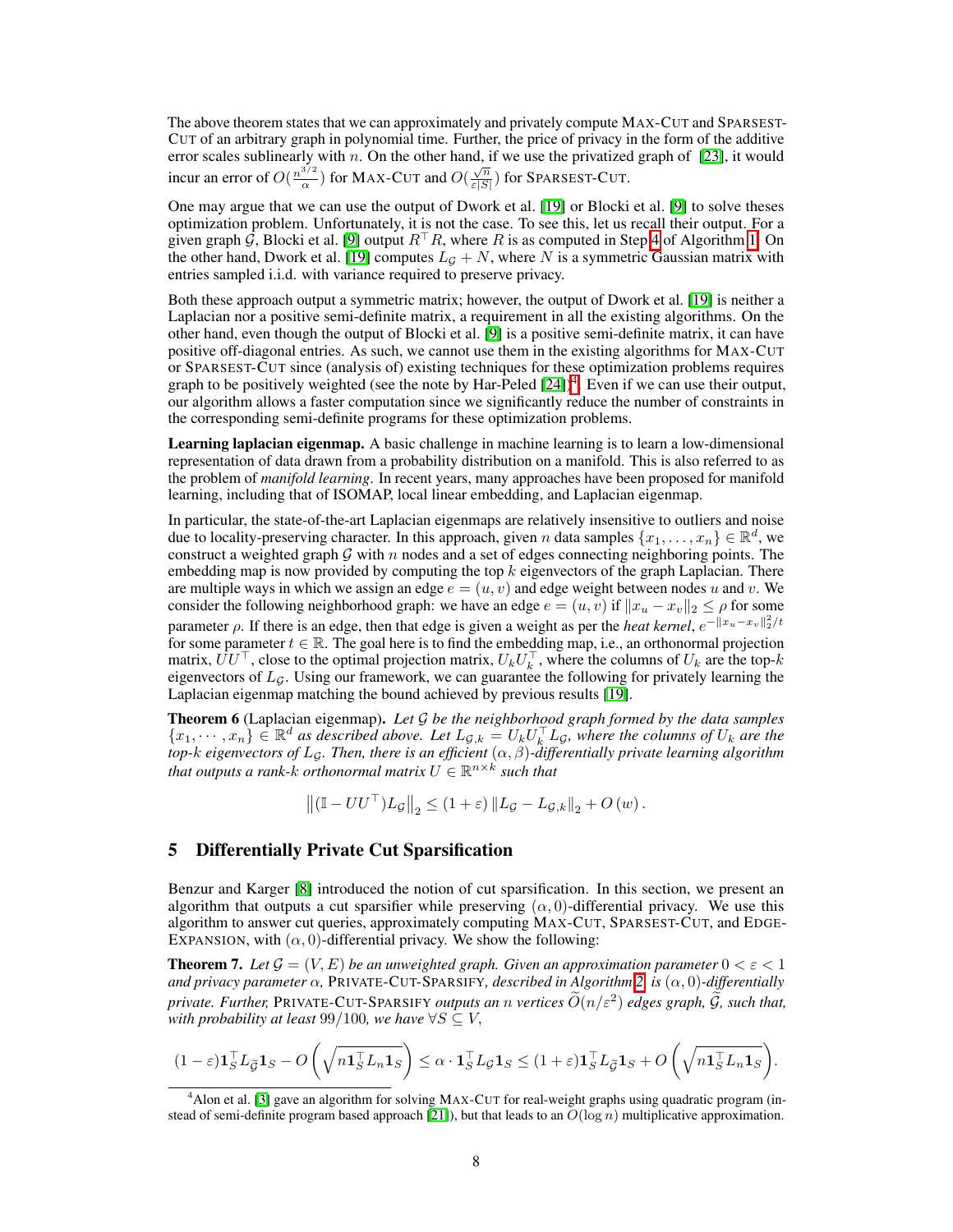Algorithm 2 PRIVATE-CUT-SPARSIFY  $(\mathcal{G}, \varepsilon, \alpha)$ 

<span id="page-8-0"></span>**Input:** An *n* vertex graph  $G = (V_G, E_G)$ , privacy parameters  $(\alpha, \beta)$ , approximation parameter  $\varepsilon$ . **Output:** A Laplacian  $\hat{L}_{\tilde{G}}$ .

1: **Privatize.** Construct a complete graph  $\widehat{G}$  with weights  $w_e$  defined as follows:

 $w_e :=$  $\sqrt{2}$  $\Big\}$  $\downarrow$ +1 with probability  $(1 + \alpha)/2$  if  $e \in E_G$  $-1$  with probability  $(1 - \alpha)/2$  if  $e \in E_G$ +1 with probability  $1/2$  if  $e \notin E_{\mathcal{G}}$  $-1$  with probability  $1/2$  if  $e \notin E_{\mathcal{G}}$ *.*

2: **Compute**  $\bar{G}$  using the linear program of Gupta et al. [\[23\]](#page-9-9) on  $\bar{G}$ .

3: **Output**  $\tilde{G}$  by running the algorithm of Benzur and Karger  $\mathbb{S}$  on  $\bar{G}$ .

The above theorem says that any cut can be approximated by our cut sparsifier up to  $\tilde{O}(\sqrt{n(n-s)s})$ error, while preserving  $(\alpha, 0)$ -differential privacy. This is an instance based bound and matches the accuracy achieved by our graph sparsification result (and the best possible  $[9, 54]$  $[9, 54]$ ) when  $s = O(n)$ .

## 6 Discussion

In this paper, we introduced private spectral sparsification of graphs. We gave efficient algorithms to compute one such sparsification. Our algorithm outputs a graph with  $O(n/\varepsilon^2)$  edges, while preserving differential privacy. Our algorithmic framework allows us to compute an approximation to MAX-CUT and SPARSEST-CUT with better accuracy than previously known, and a first algorithm for learning differentially private Laplacian eigenmaps.

Our algorithm uses both importance sampling and random sketching. At a high level, sketching allows us to ensure privacy and importance sampling allows us to produce spectral sparsification. To the best of our knowledge, this is the first instance of using importance sampling in the context of privacy. Since important sampling is an important tool in non-private low-space algorithms [\[55\]](#page-11-4), this we believe can lead to development of other private algorithms.

Our work differs from previous works that use random projections or graph sparsification  $[9, 54]$  $[9, 54]$  $[9, 54]$ . The only work that we are aware of which uses spectral sparsification in the context of differential privacy is that of Upadhyay  $[54]$  with an aim to improve the run-time efficiency of Blocki et al.  $[9]$ ; however, their algorithm does not output a graph let alone a sparse graph. Hence, their approach cannot be used to approximate MAX-CUT or SPARSE-CUT – the only method to solve these problems would be to run all possible cut queries leading to an error of  $O(n^{3/2}/\alpha)$ . This follows because the error per cut query would be  $O(\frac{\sqrt{n}|S|}{\varepsilon})$ , and since there are  $2^n$  possible cuts, an application of Chernoff bound results in worst case error  $O(\frac{n^{3/2}}{\alpha})$ , matching the guarantee of Gupta et al. [\[23\]](#page-9-9).

On the other hand, Gupta et al.  $[23]$  give an algorithm to output a graph that preserves cut functions on a graph. However, their output does not preserve the spectral properties of the graph and so cannot be used in spectral applications of graphs, such as Laplacian eigenmap or learning Lipschitz functions on graphs. Moreover, their algorithm incurs large additive error. We also give a tighter analysis for a variant of their algorithm to achieve an instance based additive error.

Acknowledgements. This research was supported, in part, by NSF BIGDATA grants IIS-1546482 and IIS-1838139, and DARPA award W911NF1820267. This work was done when Jalaj Upadhyay was working as a postdoctoral researcher with Raman Arora at the Johns Hopkins University. Authors would like to thank Adam Smith, Lorenzo Orecchia, Cynthia Steinhardt, and Sarvagya Upadhyay for insightful discussions during the early stages of the project.

#### References

[1] Dimitris Achlioptas and Frank McSherry. Fast computation of low-rank matrix approximations. *Journal of the ACM (JACM)*, 54(2):9, 2007.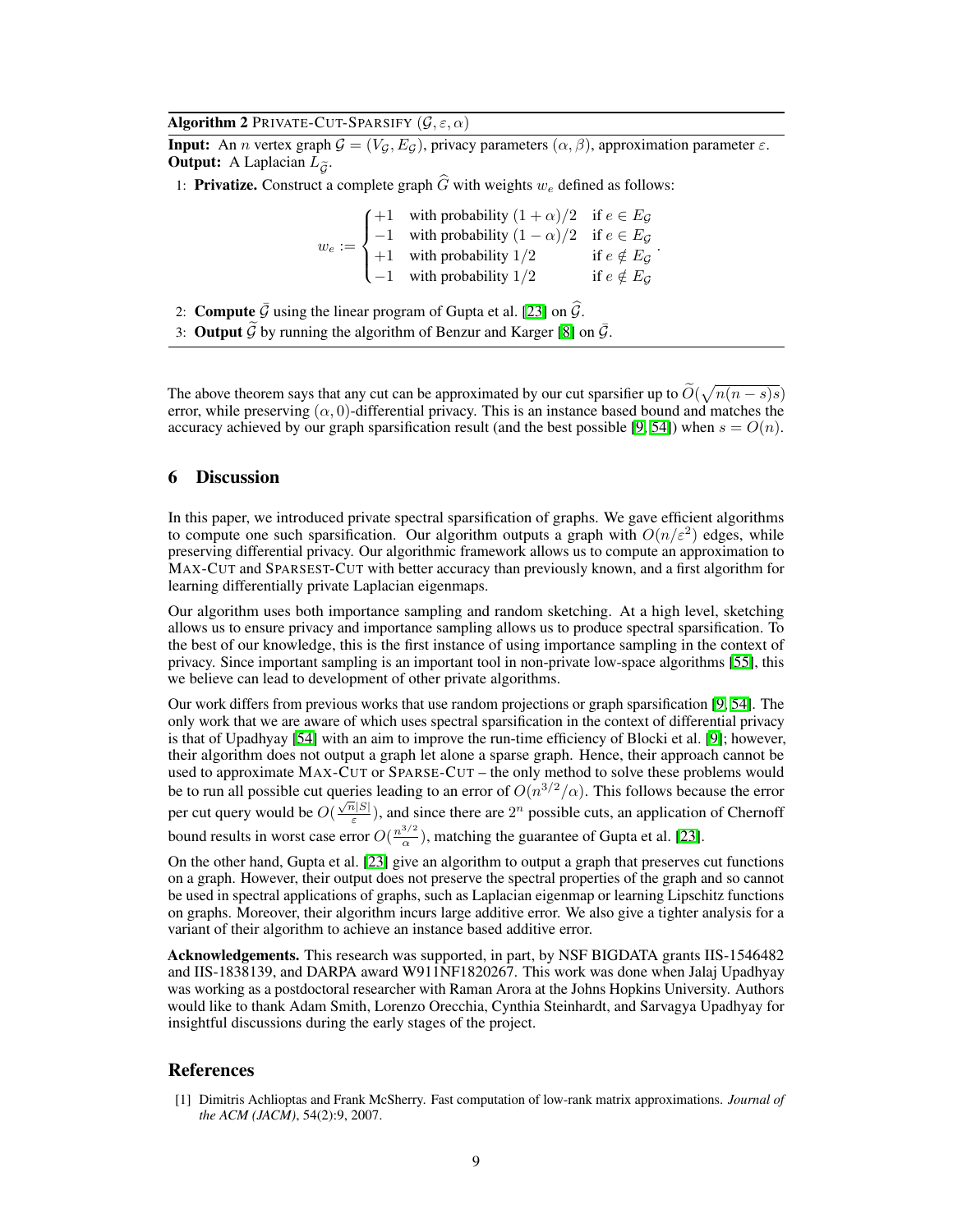- <span id="page-9-7"></span>[2] Zeyuan Allen-Zhu, Zhenyu Liao, and Lorenzo Orecchia. Spectral sparsification and regret minimization beyond matrix multiplicative updates. In *STOC*, pages 237–245. ACM, 2015.
- <span id="page-9-16"></span>[3] Noga Alon, Konstantin Makarychev, Yury Makarychev, and Assaf Naor. Quadratic forms on graphs,. *Inventiones Mathematicae*, 163(3):499–522, 2006.
- [4] Raman Arora, Vladimir Braverman, and Jalaj Upadhyay. Differentially private robust low-rank approximation. In *Advances in Neural Information Processing Systems*, pages 4137–4145, 2018.
- <span id="page-9-15"></span>[5] Sanjeev Arora, Satish Rao, and Umesh Vazirani. Expander flows, geometric embeddings and graph partitioning. *Journal of the ACM (JACM)*, 56(2):5, 2009.
- <span id="page-9-12"></span>[6] Francis Bach. On the equivalence between kernel quadrature rules and random feature expansions. *The Journal of Machine Learning Research*, 18(1):714–751, 2017.
- <span id="page-9-8"></span>[7] Joshua Batson, Daniel A Spielman, and Nikhil Srivastava. Twice-ramanujan sparsifiers. *SIAM Journal on Computing*, 41(6):1704–1721, 2012.
- <span id="page-9-5"></span>[8] András A Benczúr and David R Karger. Approximating st minimum cuts in õ (n 2) time. In *STOC*, pages 47–55. ACM, 1996.
- <span id="page-9-0"></span>[9] Jeremiah Blocki, Avrim Blum, Anupam Datta, and Or Sheffet. The Johnson-Lindenstrauss Transform Itself Preserves Differential Privacy. In *FOCS*, pages 410–419, 2012.
- <span id="page-9-2"></span>[10] Jeremiah Blocki, Avrim Blum, Anupam Datta, and Or Sheffet. Differentially private data analysis of social networks via restricted sensitivity. In *ITCS*, pages 87–96, 2013.
- <span id="page-9-3"></span>[11] Shixi Chen and Shuigeng Zhou. Recursive mechanism: towards node differential privacy and unrestricted joins. In *Proceedings of the 2013 ACM SIGMOD International Conference on Management of Data*, pages 653–664. ACM, 2013.
- <span id="page-9-13"></span>[12] Dehua Cheng, Yu Cheng, Yan Liu, Richard Peng, and Shang-Hua Teng. Efficient sampling for gaussian graphical models via spectral sparsification. In *COLT*, pages 364–390, 2015.
- <span id="page-9-6"></span>[13] Michael B. Cohen, Yin Tat Lee, Cameron Musco, Christopher Musco, Richard Peng, and Aaron Sidford. Uniform sampling for matrix approximation. In *ITCS*, pages 181–190. ACM, 2015.
- [14] Michael B Cohen, Cameron Musco, and Christopher Musco. Input sparsity time low-rank approximation via ridge leverage score sampling. In *Proceedings of the Twenty-Eighth Annual ACM-SIAM Symposium on Discrete Algorithms*, pages 1758–1777. SIAM, 2017.
- [15] James C Costello, Mehmet M Dalkilic, Scott M Beason, Jeff R Gehlhausen, Rupali Patwardhan, Sumit Middha, Brian D Eads, and Justen R Andrews. Gene networks in drosophila melanogaster: integrating experimental data to predict gene function. *Genome biology*, 10(9):R97, 2009.
- <span id="page-9-11"></span>[16] Petros Drineas and Michael W Mahoney. Effective resistances, statistical leverage, and applications to linear equation solving. *arXiv preprint arXiv:1005.3097*, 2010.
- [17] Cynthia Dwork and Aaron Roth. The algorithmic foundations of differential privacy. *Foundations and Trends in Theoretical Computer Science*, 9(3-4):211–407, 2014.
- [18] Cynthia Dwork, Guy N. Rothblum, and Salil P. Vadhan. Boosting and Differential Privacy. In *FOCS*, pages 51–60, 2010.
- <span id="page-9-1"></span>[19] Cynthia Dwork, Kunal Talwar, Abhradeep Thakurta, and Li Zhang. Analyze Gauss: Optimal Bounds for Privacy-Preserving Principal Component Analysis. In *STOC*, pages 11–20, 2014.
- <span id="page-9-10"></span>[20] Miroslav Fiedler. Algebraic connectivity of graphs. *Czechoslovak mathematical journal*, 23(2):298–305, 1973.
- <span id="page-9-14"></span>[21] Michel X Goemans and David P Williamson. Improved approximation algorithms for maximum cut and satisfiability problems using semidefinite programming. *Journal of the ACM (JACM)*, 42(6):1115–1145, 1995.
- <span id="page-9-4"></span>[22] Anupam Gupta, Katrina Ligett, Frank McSherry, Aaron Roth, and Kunal Talwar. Differentially private combinatorial optimization. In *SODA*, pages 1106–1125. SIAM, 2010.
- <span id="page-9-9"></span>[23] Anupam Gupta, Aaron Roth, and Jonathan Ullman. Iterative constructions and private data release. In *TCC*, pages 339–356. Springer, 2012.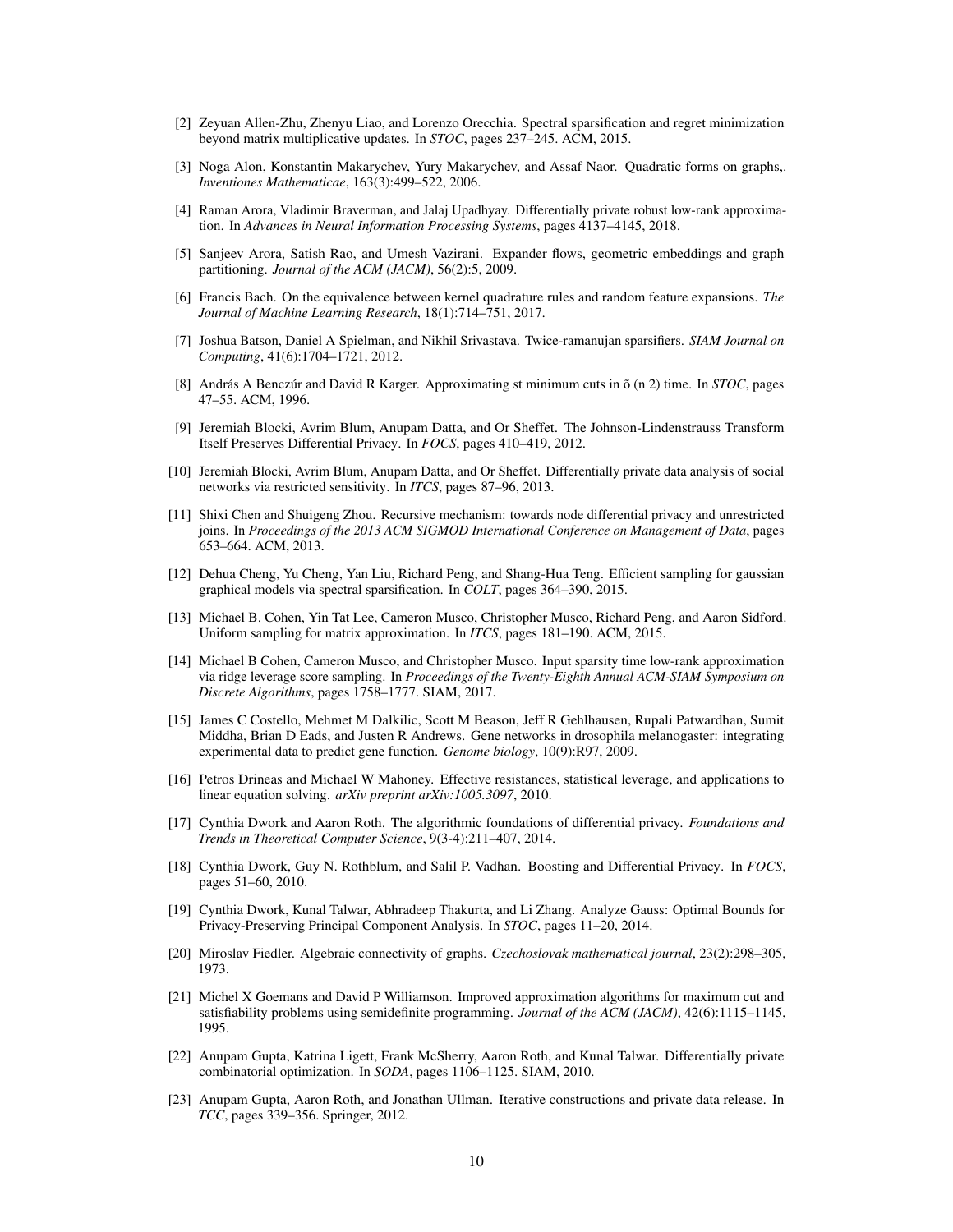- <span id="page-10-19"></span>[24] Sariel Har-Peled. Approximate max-cut. 2005.
- <span id="page-10-0"></span>[25] Moritz Hardt and Aaron Roth. Beating randomized response on incoherent matrices. In Howard J. Karloff and Toniann Pitassi, editors, *STOC*, pages 1255–1268. ACM, 2012.
- [26] Minoru Kanehisa and Susumu Goto. Kegg: kyoto encyclopedia of genes and genomes. *Nucleic acids research*, 28(1):27–30, 2000.
- <span id="page-10-3"></span>[27] Vishesh Karwa, Sofya Raskhodnikova, Adam Smith, and Grigory Yaroslavtsev. Private analysis of graph structure. *Proceedings of the VLDB Endowment*, 4(11):1146–1157, 2011.
- <span id="page-10-1"></span>[28] Shiva Prasad Kasiviswanathan, Kobbi Nissim, Sofya Raskhodnikova, and Adam Smith. Analyzing graphs with node differential privacy. In *Theory of Cryptography*, pages 457–476. Springer, 2013.
- <span id="page-10-8"></span>[29] Jonathan A Kelner, Yin Tat Lee, Lorenzo Orecchia, and Aaron Sidford. An almost-linear-time algorithm for approximate max flow in undirected graphs, and its multicommodity generalizations. In *SODA*, pages 217–226. SIAM, 2014.
- [30] Subhash Khot. On the power of unique 2-prover 1-round games. In *Proceedings of the thiry-fourth annual ACM symposium on Theory of computing*, pages 767–775. ACM, 2002.
- <span id="page-10-18"></span>[31] Subhash Khot, Guy Kindler, Elchanan Mossel, and Ryan O'Donnell. Optimal inapproximability results for max-cut and other 2-variable csps? *SIAM Journal on Computing*, 37(1):319–357, 2007.
- <span id="page-10-14"></span>[32] Rasmus Kyng, Anup Rao, Sushant Sachdeva, and Daniel A Spielman. Algorithms for lipschitz learning on graphs. In *Conference on Learning Theory*, pages 1190–1223, 2015.
- <span id="page-10-7"></span>[33] Yin Tat Lee, Richard Peng, and Daniel A Spielman. Sparsified cholesky solvers for sdd linear systems. *arXiv preprint arXiv:1506.08204*, 2015.
- <span id="page-10-9"></span>[34] Yin Tat Lee and Aaron Sidford. Path finding methods for linear programming: Solving linear programs in o (vrank) iterations and faster algorithms for maximum flow. In *FOCS*, pages 424–433. IEEE, 2014.
- <span id="page-10-11"></span>[35] Yin Tat Lee and He Sun. Constructing linear-sized spectral sparsification in almost-linear time. In *FOCS*, pages 250–269. IEEE, 2015.
- <span id="page-10-12"></span>[36] Yin Tat Lee and He Sun. An sdp-based algorithm for linear-sized spectral sparsification. In *STOC*, pages 678–687. ACM, 2017.
- <span id="page-10-10"></span>[37] Adam Marcus, Daniel A Spielman, and Nikhil Srivastava. Interlacing families ii: Mixed characteristic polynomials and the kadison-singer problem. *arXiv preprint arXiv:1306.3969*, 2013.
- [38] Carl D Meyer, Jr. Generalized inversion of modified matrices. *SIAM Journal on Applied Mathematics*, 24(3):315–323, 1973.
- <span id="page-10-6"></span>[39] Darakhshan Mir and Rebecca N Wright. A differentially private estimator for the stochastic kronecker graph model. In *Proceedings of the 2012 Joint EDBT/ICDT Workshops*, pages 167–176. ACM, 2012.
- <span id="page-10-4"></span>[40] Kobbi Nissim, Sofya Raskhodnikova, and Adam Smith. Smooth sensitivity and sampling in private data analysis. In *STOC*, 2007.
- <span id="page-10-13"></span>[41] Lorenzo Orecchia, Sushant Sachdeva, and Nisheeth K Vishnoi. Approximating the exponential, the lanczos method and an o (m)-time spectral algorithm for balanced separator. In *STOC*, pages 1141–1160. ACM, 2012.
- <span id="page-10-15"></span>[42] Richard Peng. Approximate undirected maximum flows in o(m polylog (n)) time. In *SODA*, pages 1862–1867. Society for Industrial and Applied Mathematics, 2016.
- <span id="page-10-16"></span>[43] J Scott Provan and Michael O Ball. The complexity of counting cuts and of computing the probability that a graph is connected. *SIAM Journal on Computing*, 12(4):777–788, 1983.
- <span id="page-10-2"></span>[44] Sofya Raskhodnikova and Adam D. Smith. Lipschitz extensions for node-private graph statistics and the generalized exponential mechanism. In *FOCS*, pages 495–504, 2016.
- <span id="page-10-5"></span>[45] Vibhor Rastogi, Michael Hay, Gerome Miklau, and Dan Suciu. Relationship privacy: output perturbation for queries with joins. In *Symp. Principles of Database Systems (PODS)*, pages 107–116, 2009.
- <span id="page-10-17"></span>[46] Carsten Rother, Vladimir Kolmogorov, and Andrew Blake. Grabcut: Interactive foreground extraction using iterated graph cuts. In *ACM transactions on graphics (TOG)*, volume 23, pages 309–314. ACM, 2004.